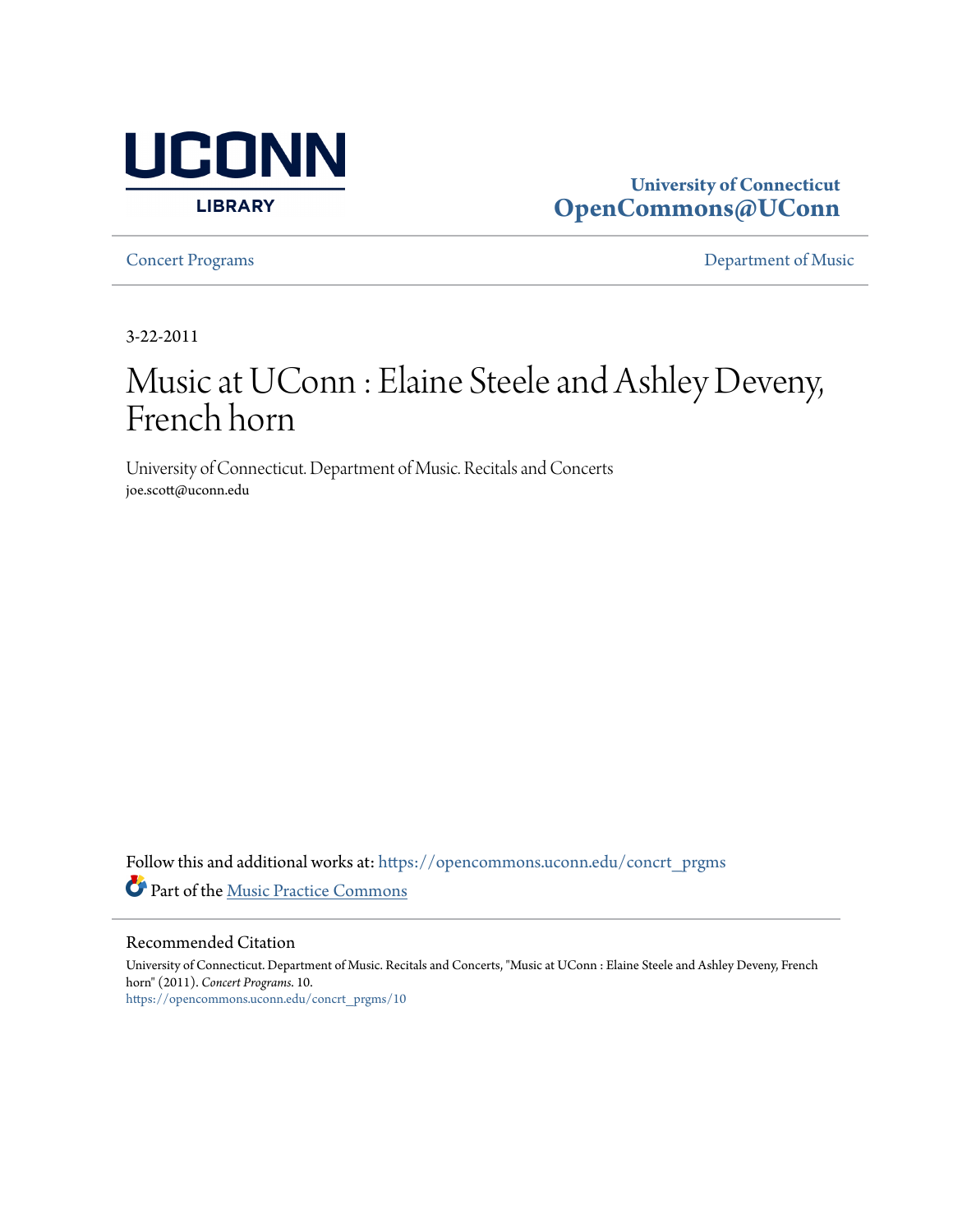

*UPCOMING EVENTS see the complete list on facebook*

music at UConr

Tuesday, March 22nd, 2011 at 8:00pm von der Mehden Recital Hall

*Candide* Uconn Opera Workshop Thursday, March 24th, 2011 at 8:00pm Saturday, March 26th, 2011 at 8:00pm

**Dan Balint's Barbershop Quartet** Friday, March 25th, 2011 at 8:00pm

**Lisa Mauro,** *violin* Saturday, March 26th, 2011 at 12:00pm

**Elaine Steele and Ashley Deveny,**

*French Horn*

**For the courtesy of the artists and your fellow patrons, kindly turn off cell phones and other electronic devices for the duration of the performance.**

Visit the School of Fine Arts web site at www.sfa.uconn.edu

| How to reach us |                                        |  |  |  |
|-----------------|----------------------------------------|--|--|--|
| 486-3016        | Art Department 486-3930                |  |  |  |
| 486-4025        | Music Department 486-3728              |  |  |  |
| 486-3774        | Ballard Institute of Puppetry 486-4605 |  |  |  |
| 486-4520        | Connecticut Repertory Theatre 486-4226 |  |  |  |
| 486-4226        | von der Mehden Recital Hall 486-2260   |  |  |  |
| 486-1073        | 24-HOUR INFOLINE 486-2106              |  |  |  |
|                 |                                        |  |  |  |

You can hear classical music on WHUS (91.7FM), the radio station of the University of Connecticut. On Sundays hear Dan Grieder's "Off the Beaten Track" and Wednesdays listen to "Jazz in the Morning with Cat" both from 10 am to 12 pm.